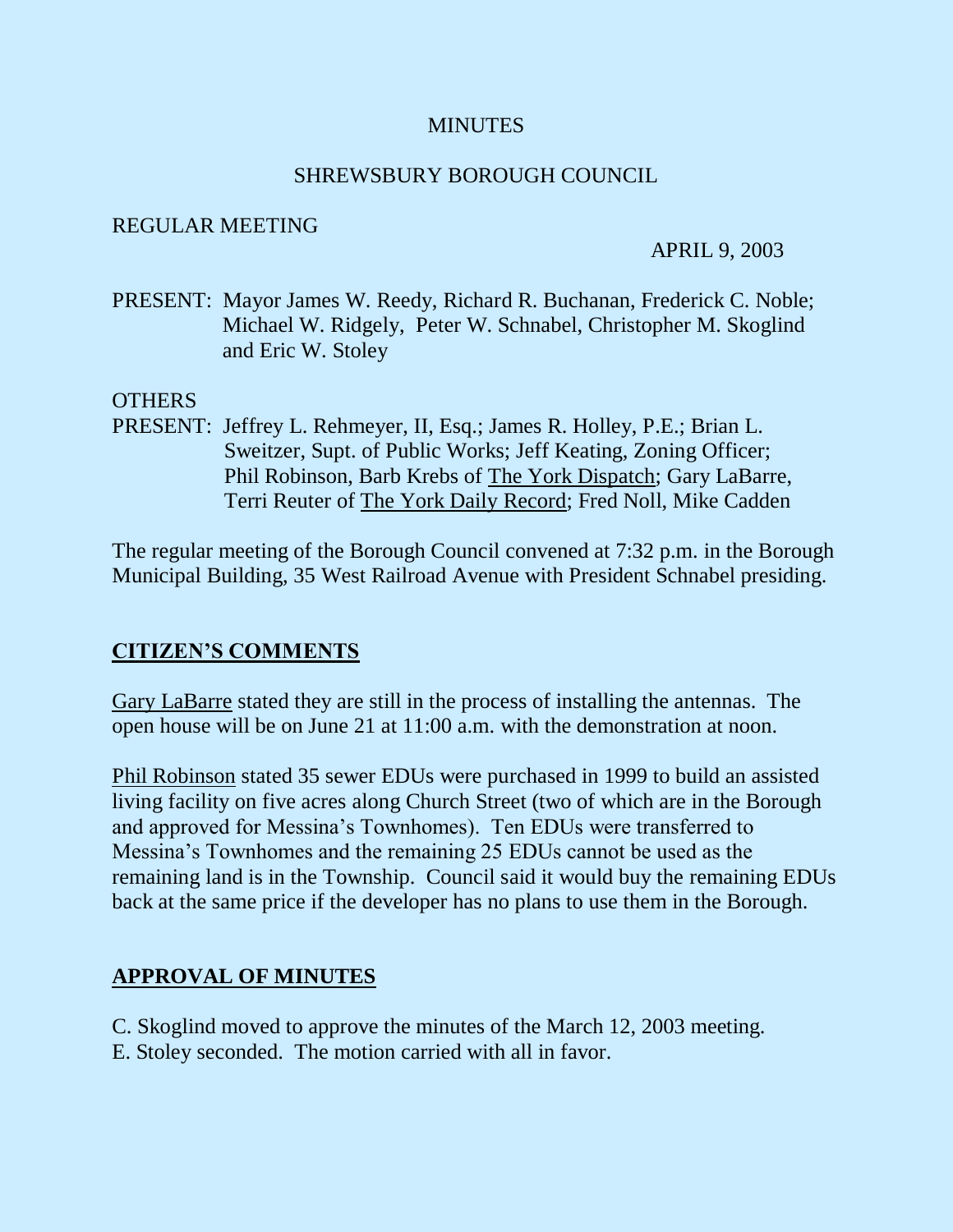# **APPROVAL OF EXPENDITURES AND REPORT OF ACCOUNTS**

M. Ridgely moved to approve the expenditures and report of accounts for February.

R. Buchanan seconded. The motion carried with all in favor.

# **BILLS**

- James R. Holley & Associates general engineering \$764.49; Trout Run Pump Station \$39.00; Roof replacement \$878.47; sanitary sewer repairs \$751.30; Northbrook sewer extension \$3,118.21; Chapter 94 report \$704.03; new wells – Giant \$356.00
- D.F. Martin, White & Co. 2002 audit \$5,200.00
- Codes Enforcement Giant Food Store and North/South building inspection 948.00
- MART sanitary sewer extension from Shrewsbury Square Shopping Center \$28,605.72 (\$1,000.00 will be held until manholes are tested)
- Kimberly M. Dettinger bookkeeping services for March 9.5 hours \$190.00
- Velda Nickell bookkeeping services for March 14.5 hours \$362.50
- Harry L. McNeal, Jr, Esq. zoning hearing board services Giant Food Store and Douglas Miller \$2,214.00

E. Stoley moved to approve payment of the above invoices.

C. Skoglind seconded. The motion carried with all in favor.

# **SUBDIVISION AND LAND DEVELOPMENT BUSINESS**

# **Zoning Officer/BOCA Inspector**

Jeff was asked to look at the recreational vehicle parked in the driveway at 229 N. Main Street. Jeff stated a permit was issued to Giant for the sign on the fascia of the store. Two pool permits were issued and the residents were reminded not to fill the pool with Borough water. The blue directional sign at the square put up by PennDOT was too large and was taken down; a smaller sign will be erected. M. Ridgely stated the lights on The Factory building still shine in neighbors' windows.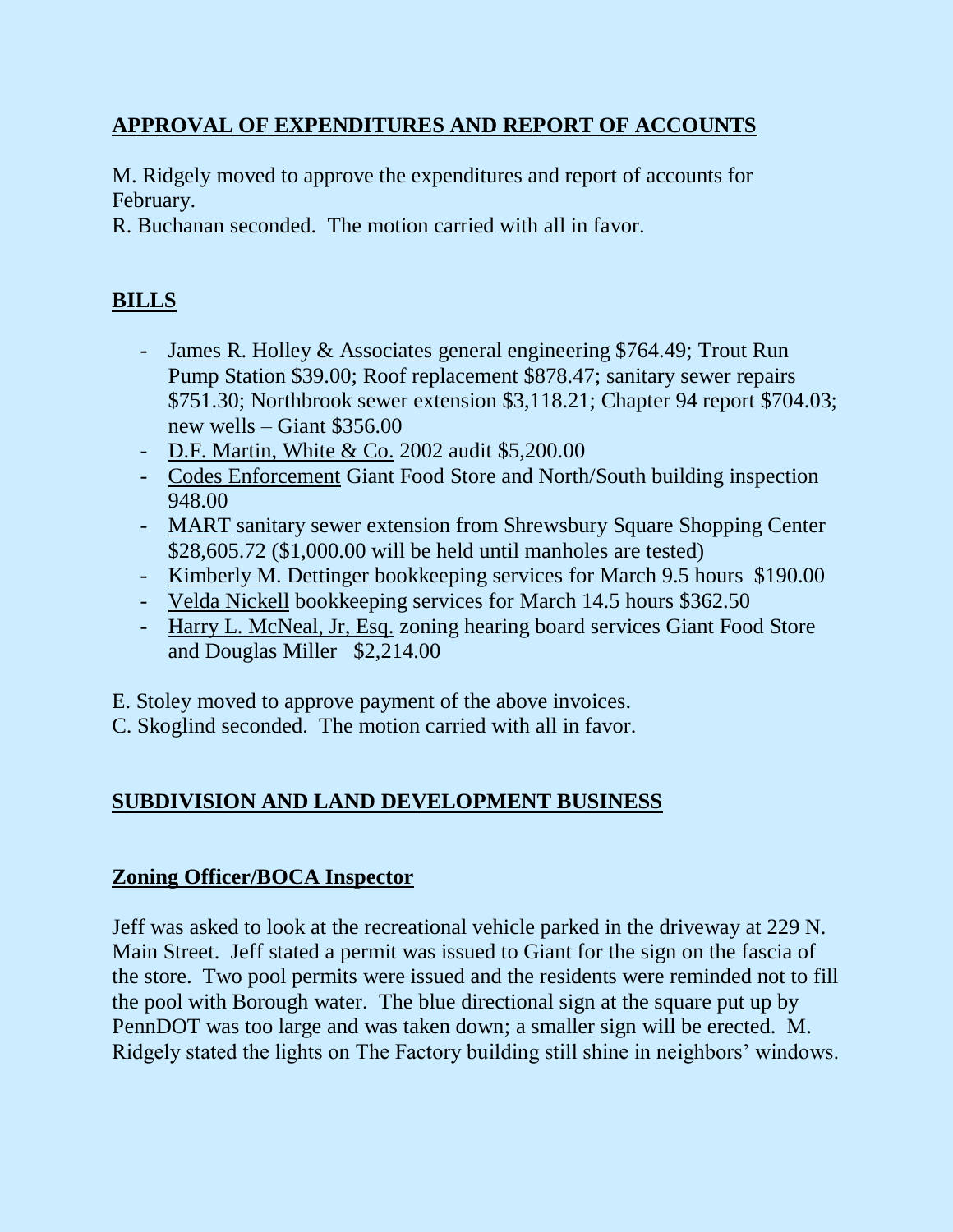### Inspections at the North and South Buildings – Giant

Codes Enforcement sent a letter asking if the Borough wanted them to continue with the inspections on the interior fit outs and Labor and Industry approvals prior to tenant occupancy.

Council felt that since Codes Enforcement has been doing the outside inspection work it will keep Codes Enforcement to do the interior inspection fit outs and Labor and Industry approvals.

E. Stoley moved to retain Codes Enforcement to do the interior inspection fit outs, L & I approvals prior to occupancy, ascertainment of proper water and sewer permits for each store, that a copy of the sign ordinance and variance be given to Codes Enforcement and that this work will be at the same hourly rate as the outside inspection work already being paid.

R. Buchanan seconded. The motion carried with all in favor.

A letter will be sent to the developer that the dry cleaner store will be for drop-off and pick-up only – no chemicals are to be on site.

### **OTHER REPORTS**

### **Water & Sewer** – Richard R. Buchanan

Northbrook Lane Sewer Extension Bids

Three bids were received:

| Gregory Contractors, Inc.        | \$64,402.00 |
|----------------------------------|-------------|
| Kinsley Construction, Inc.       | \$73,651.06 |
| <b>Highland Contractors, LLC</b> | \$86,258.25 |

R. Buchanan moved to award the bid to Gregory Contractors, Inc. in the amount of \$64,402.00.

E. Stoley seconded. The motion carried with all in favor.

Drought Emergency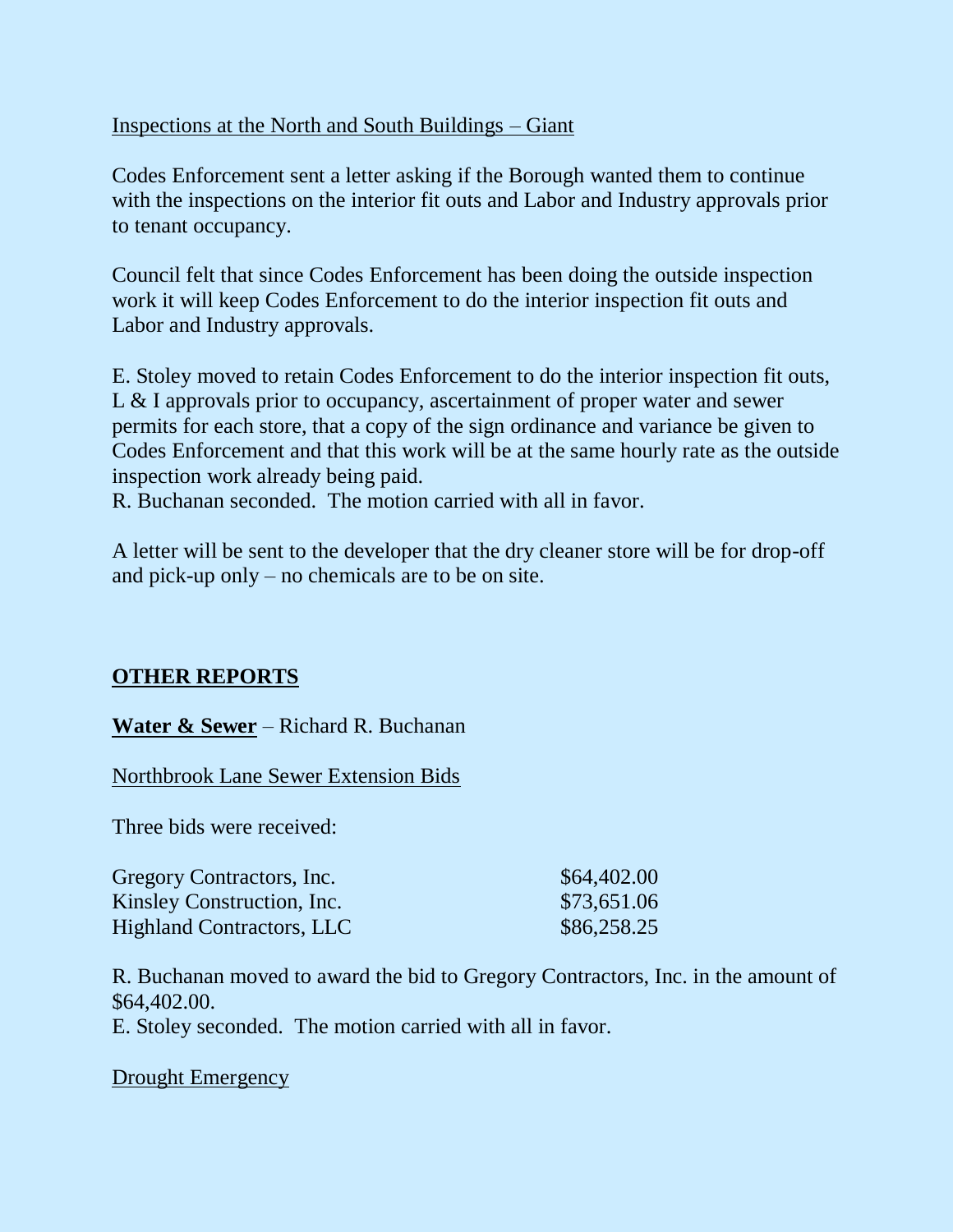- R. Buchanan moved to lift the drought emergency.
- E. Stoley seconded. The motion carried with all in favor.

## Well and Pump Station Security

B. Sweitzer was asked to obtain a cost for cell phone backup at each well house and have security glass installed at the four well houses that don't have the security glass at a cost not to exceed \$900.00. Fencing at the North End sewer station and other sewer stations will be included in the 2004 budget.

R. Buchanan moved to have security glass installed at four well houses at a cost not to exceed \$900.00.

M. Ridgely seconded. The motion carried with all in favor.

### Pumphouse Springs

The Well Field Testing Plan was approved by the Susquehanna River Basin Commission last month with minor changes. Grading must be completed around the wells on the construction site before any testing occurs. After the grading is complete, Paul Miller will meet with SRBC to finalize the testing plans.

### Trout Run Sewer Station

Eng. Holley's office is researching the feasibility of replacing the Trout Run sewer station's impellers to gain a higher pumping rate. There are certain situations when the station cannot meet the demand. The cost of the two impellers is \$8,240.40 from Hydromatic Sales with a decrease of \$800.00 if we supply the assisted labor.

R. Buchanan moved to accept the price from Hydromatic Sales in the amount of \$8,240.40 less the \$800.00 for provided labor.

F. Noble and C. Skoglind seconded. The motion carried with all in favor.

### Televising/Smoke Test

The televising and smoke tests will be done this year.

# Wellhead Protection Meeting

The next meeting is April 16 at 9:00 a.m.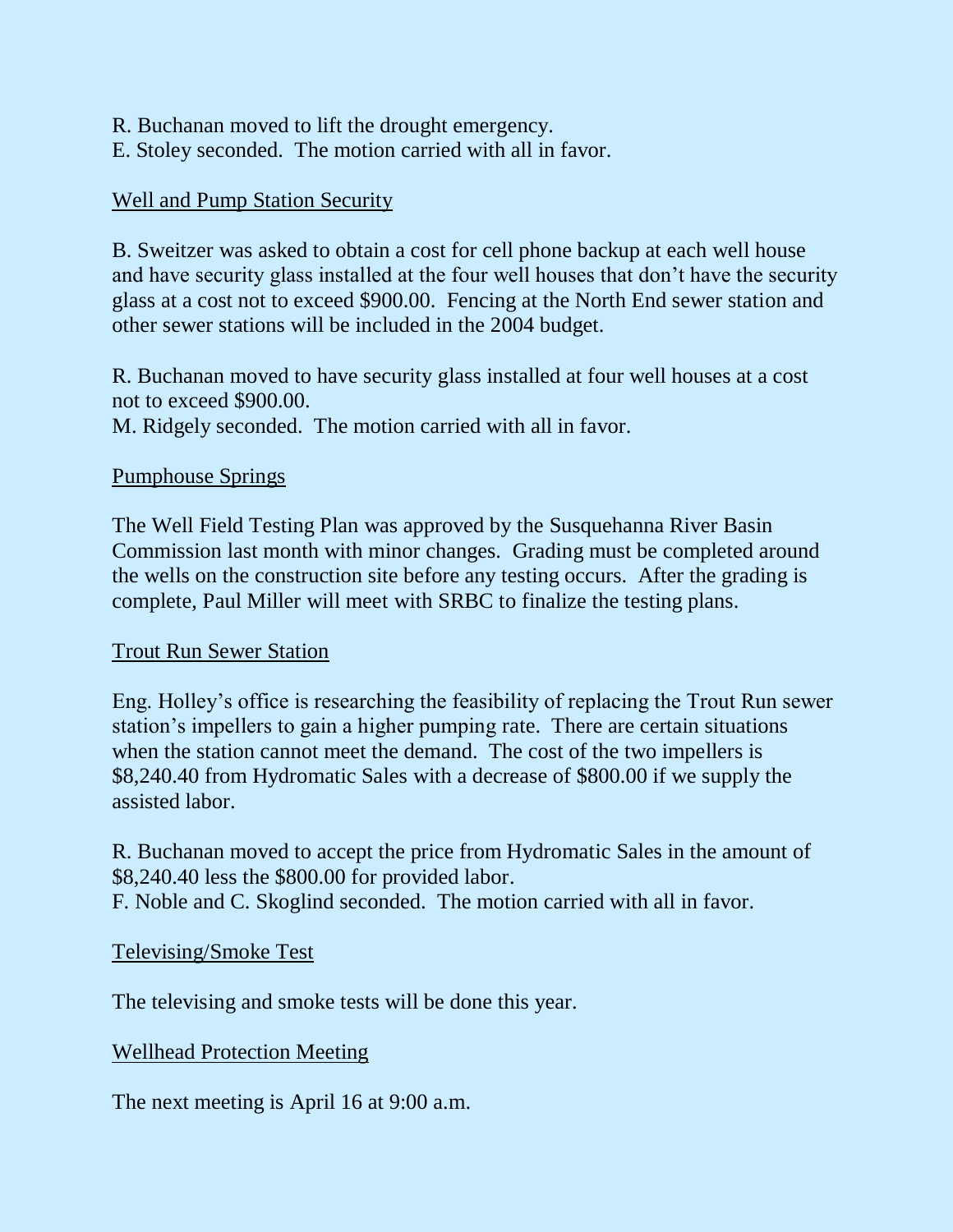# **Public Roads & Lighting** – Christopher M. Skoglind

#### 2003 Road Evaluation

B. Sweitzer attached the evaluation to his report. The Committee will meet to review the report and discuss current drainage problems.

#### Low Manhole Covers on Main Street

Brian was asked to raise a couple of manholes on Main Street.

#### Street Sweeping

The street sweeper quoted a not to exceed price of \$2,800.00. However, he will be submitting a bill for almost \$5,000.00 because of the extra time and cinders. Brian feels that this company will not be back if we don't pay the full bill and this company did an excellent job. This will be discussed further next month.

### **Public Lands & Buildings and Finance** – Michael W. Ridgely

### Municipal Building Roof Replacement

Two quotes were received:

| Heidler Roofing (did not feel the soffit work was necessary) | \$22,995.00 |
|--------------------------------------------------------------|-------------|
| $D \& D$ Scarborough, Inc. (bid with soffit work)            | \$45,211.00 |

M. Ridgely moved to authorize James R. Holley & Assoc. to award the bid to Heidler Roofing after review of the documents with no soffit work at a price of \$22,995.00.

E. Stoley seconded. The motion carried with all in favor.

### Audit

M. Ridgely said he received the report and will review it and give a report at next month's meeting.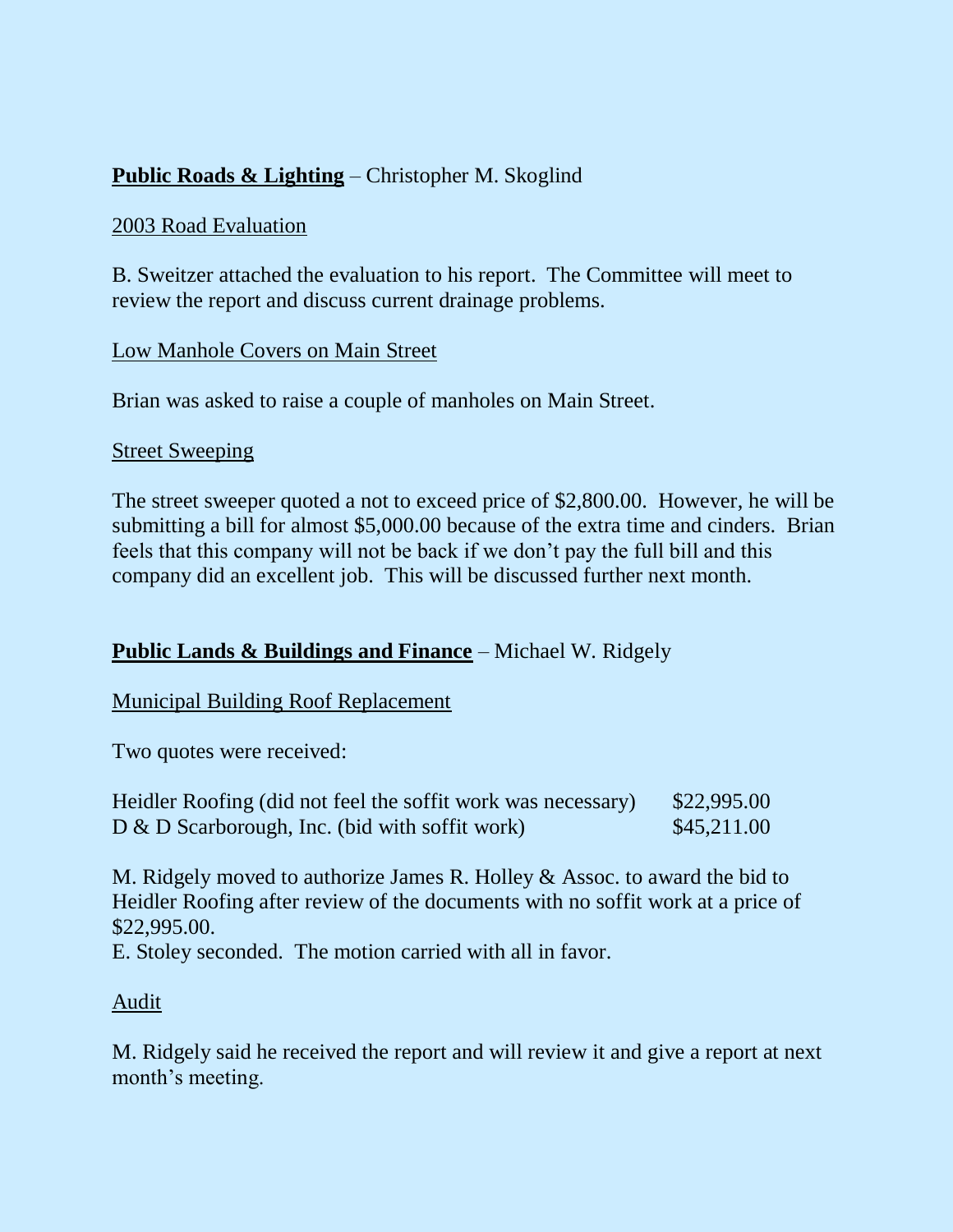### Knox Box

The Public Works Department installed a Knox Box on the municipal building that will house keys to both buildings.

#### New Christmas Tree

Within the next month, the current tree will be replaced with a 15 foot tree.

### **ENGINEER'S REPORT**

#### 200 Cardinal Drive Embankment

Fred Noll contacted Eng. Holley about the steep drop-off that now exists as a result of the widening of Mt. Airy Road for the commercial development. Mr. Noll would like a fence installed by PennDOT and/or the developer at the top edge of the property for safety reasons. He plans on installing a fence around his pool area and he'd like this fence to blend in. He'd like the fence to be PVC. Eng. Holley is working with PennDOT on Mr. Noll's behalf and Mr. Noll was told that once the fence is installed, it's his responsibility for maintenance. The steep bank should also be planted with vegetation.

#### Waypoint Bank

A bank will be constructed at the new shopping center and they asked if a land development plan would be necessary. A plan will need to be reviewed by the Borough, but not the York County Planning Commission. The plan will be approved by the Borough so we know where utilities will be located.

#### Chapter 94 Report

The Borough has 1.33 million GPD allocated in the plant and according to the flow meter for October, November and December we used .594 million GPD or 44.7% of our capacity. This was under drought conditions.

### **SOLICITOR'S REPORT**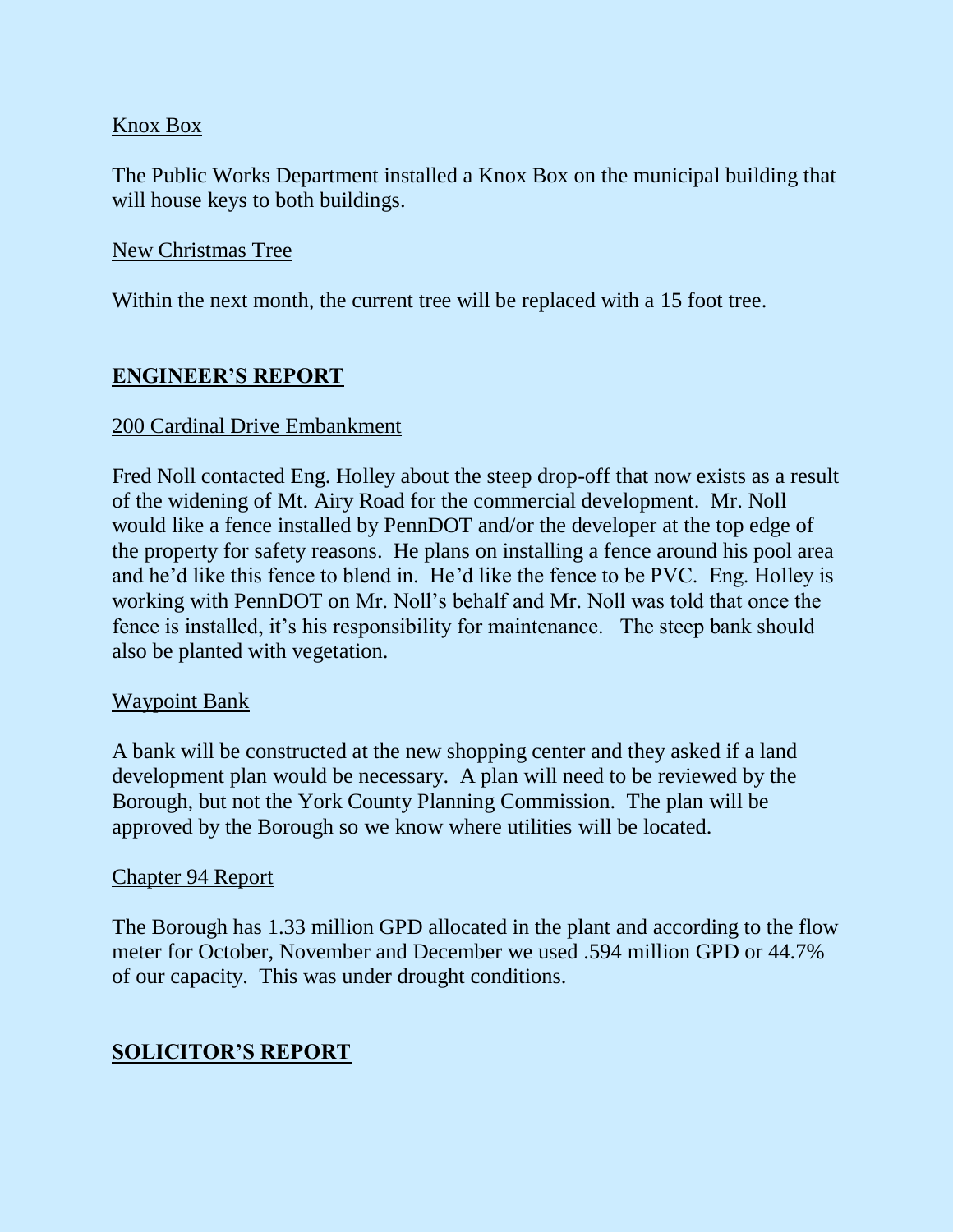### York County Conservation District

The District provided a revised version of its Memorandum of Understanding and Sol. Rehmeyer forwarded it to Eng. Holley for his review.

### Grim's Glass & Plastic/Doug Miller

The land use appeal continues and awaits a decision by Judge Dorney. The matters before the District Justice are on hold pending the Judge's decision. The other complaints about this property are being investigated by Jeff Keating and the Solicitor.

#### Southern York County Library

The Loan Modification Agreement has been forwarded to the solicitors for New Freedom Borough and Shrewsbury Township and we await their comments.

#### No-Impact Home Occupations Ordinance

The ordinance will be adopted next month.

#### Barking Dog Ordinance

The owner of the kennel on Kratz Road was to be at the meeting, but failed to appear. We will invite him to the May meeting.

#### Valley View Grove Development

Sol. Rehmeyer is waiting to receive the revised homeowner's association documents.

#### Amendment to Earned Income Tax Ordinance

Sol. Rehmeyer amended the ordinance to change the definitions of the terms earned income and net profits. The ordinance will be adopted next month.

#### Knox Box Letter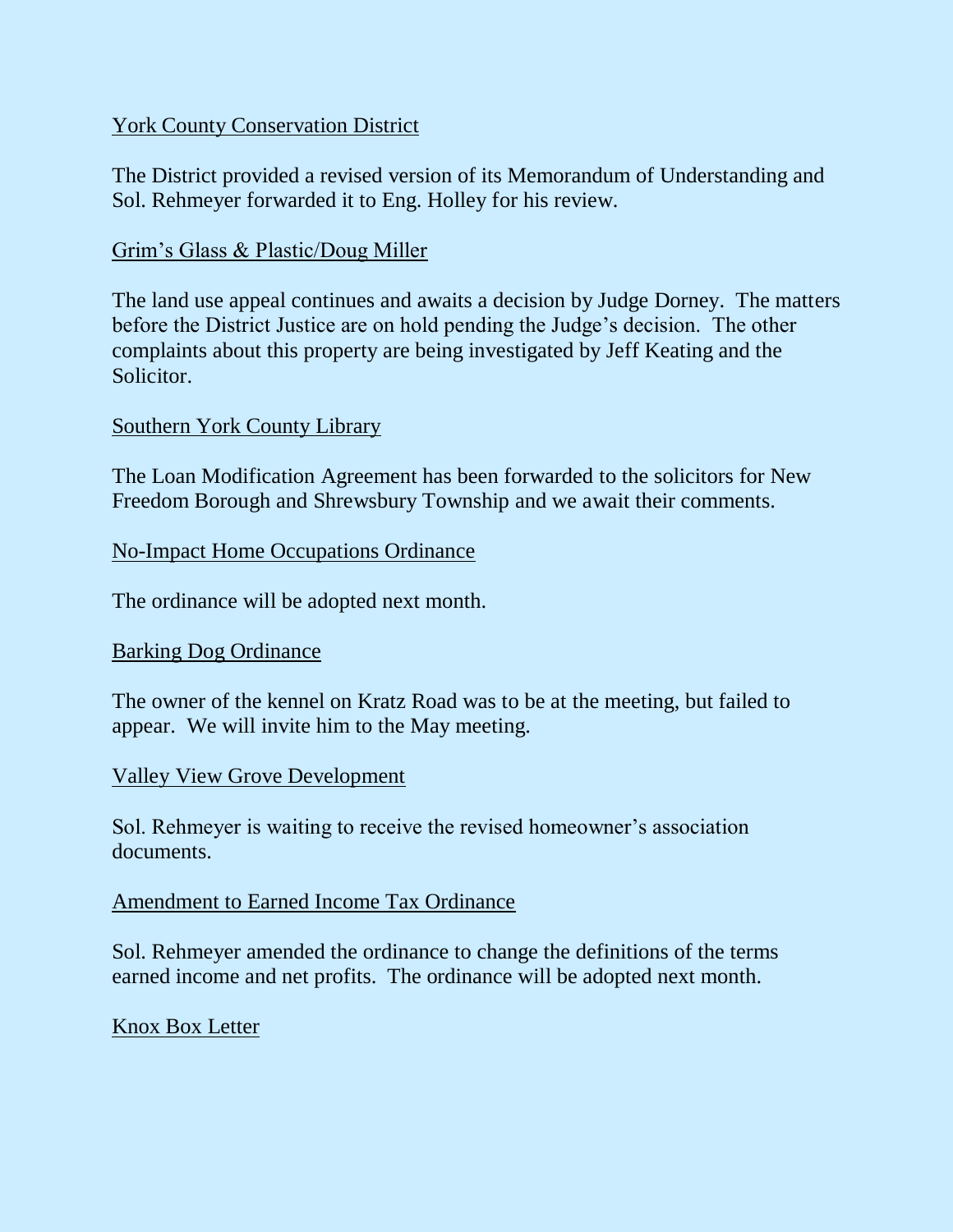Sol. Rehmeyer drafted a letter that the office will send to all commercial and industrial businesses in the Borough stating if they have an automatic alarm or automatic suppression system, a box needs to be installed by December 15.

### Shrewsbury Wash and Store EDU Agreement

E. Stoley moved to approve the contract with Shrewsbury Wash and Store for payment of the water and sewer EDUs they are using. R. Buchanan seconded. The motion carried with all in favor.

### **Public Safety, Welfare and Personnel**

### **Secretary's Report** – Cindy L. Bosley

### Resolution – President's Day Snow Reimbursement

C. Skoglind moved that President Schnabel execute the Resolution appointing Cindy Bosley as the designated person to represent the Borough in the reimbursement request.

F. Noble seconded. The motion carried with all in favor.

### Recycling Grant

The Secretary and Public Works Supt. will schedule a pre-application conference and give a report at the next meeting. There were concerns about where to store the equipment, manpower and where to store the recycled materials (leaves and wood chips).

### **York Area Earned Income Tax Bureau** – Frederick C. Noble

### Review of Tax Records

The Secretary reviewed the tax lists and found a few discrepancies that were forwarded to the Bureau.

# **Recreation Board/Regional Recreation** – Frederick C. Noble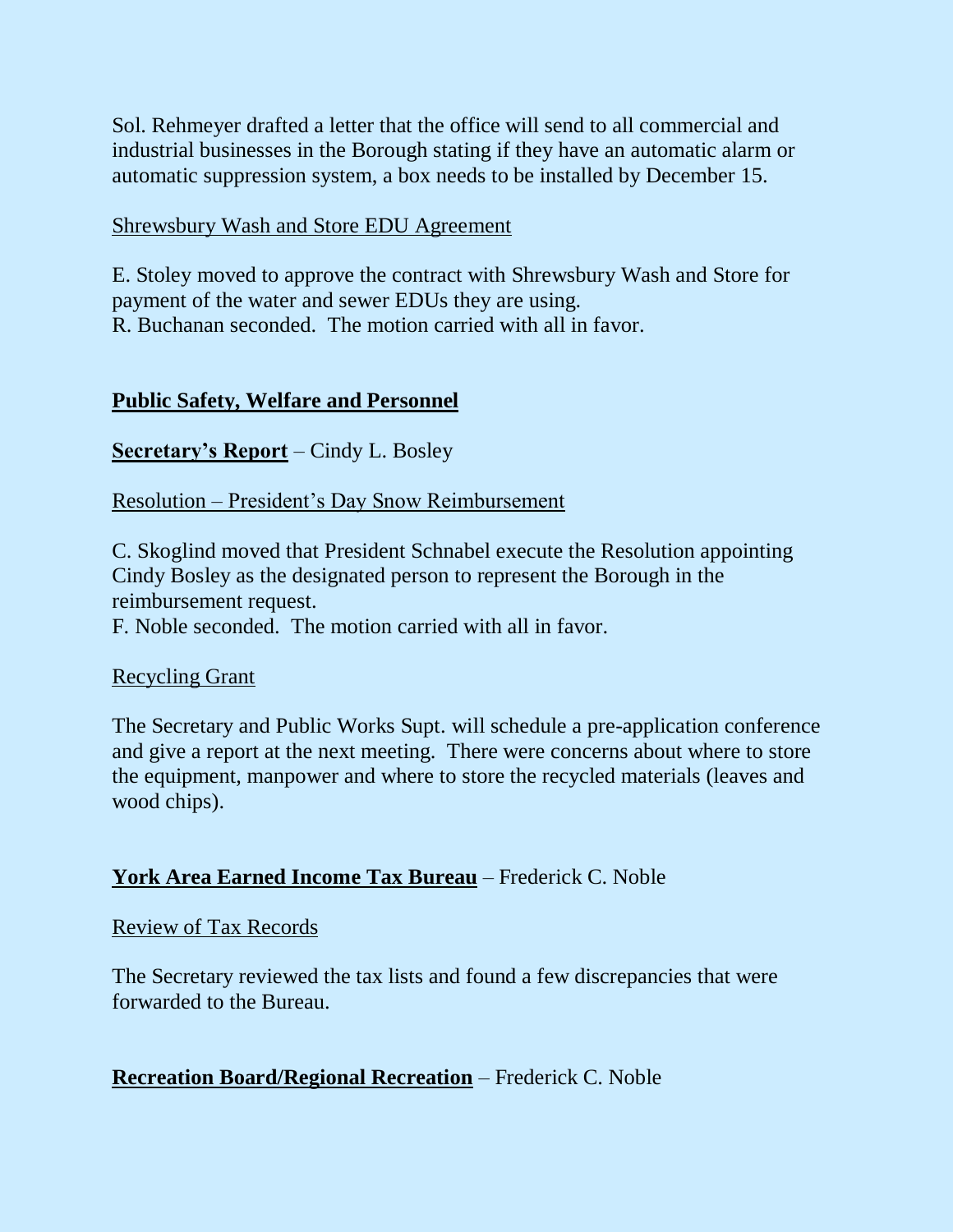### Use of Sweeney Park for Summer Camp

"Our Place Kids" Summer camp $(100 - 125 \text{ kids})$  has requested to use the open-air pavilion and restrooms Monday through Friday for ten weeks as a staging area in the mornings and afternoons. They would use the enclosed pavilion in the event of emergencies or extremely bad weather. The Borough denied the request of the YMCA in previous years as it did not want to tie up the pavilion for the time periods requested. There were concerns that parents would be picking up the campers when ballplayers were arriving and the traffic congestions that could occur in this area which is not real accessible. The park is not intended to be used as a camp and Council felt there were other areas more suited to this type of use.

M. Ridgely regretfully moved to deny the request.

R. Buchanan seconded. The motion carried with all in favor.

Other areas for consideration would be the school or one of the other parks in the area.

### Peer to Peer Survey

The results will be finalized and published by early June.

### Financial Difficulties

There was a cash flow problem in March and certain payables could not be met. Director Papp was asked to come up with specific recommendations for balancing the budget and improving cash flow by the May meeting.

### Upcoming Events

A golf tournament at Bon Air Country Club; more players and sponsors are needed to make this a successful event.

### **Planning Commission/Regional Planning Commission** – Eric W. Stoley

The minutes from the meetings were distributed earlier.

# **Southern Regional Police** – Richard R. Buchanan